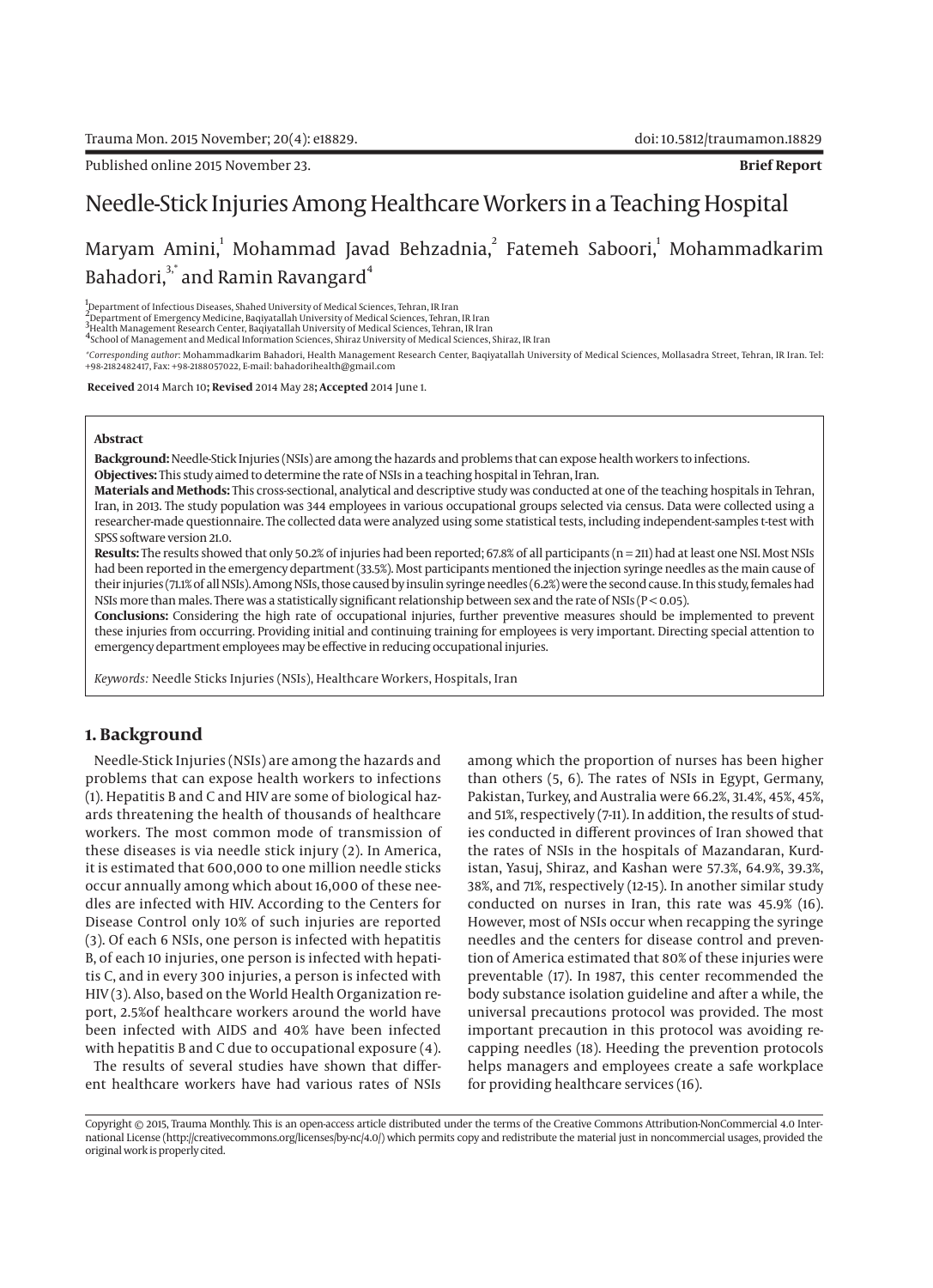# **2. Objectives**

This study aimed to determine the rate of NSIs in one teaching hospital in 2013 in order to assess NSIs.

# **3. Materials and Methods**

This applied, cross-sectional, and analytical-descriptive study was conducted in one of the teaching hospitals in Tehran, Iran, in 2013. The study population was 344 workers in various occupational groups, including physicians, nurses, midwives, interns, practical nurses, nursing assistants, and operating room and anesthesia technicians selected using the census method. Data were collected using a researcher-made questionnaire which consisted of two sections. The first section included questions about demographic data, and the second one included questions about NSIs, their causes and the related wards where the injuries had occurred during the first 6 months of 2013, as well as the reasons for reporting or not reporting these injuries. The validity of the questionnaire was confirmed through getting the opinions of five experts. Moreover, its reliability was confirmed using the testretest reliability method ( $\alpha$  = 0.82). The questionnaire was completed through face to face interviews and the studied employees were asked to express the events and injuries they were faced with during the first 6 months of 2013. Participation in the study was voluntary for all participants and an informed consent was obtained from all employees participating in this study. The collected data were analyzed using an independent-samples t-test with SPSS software version 21.0. P value < 0.05 was considered statistically significant.

## **4. Results**

The response rate was 90%. The mean age of the participants was 37 years ( $SD = 9$ ) and 58.8% of them were female. Among the employees participating in this study, there were 12 specialists (3.9%), 14 midwives (4.5%), 135 nurses (43.4%), 49 practical nurses (15.8%), 45 nursing assistants (14.5%), 4 operating room technicians (1.3%), 2 anesthesia technicians (0.6%), and 50 interns (16.1%). Therefore, the most and least participants were, respectively, nurses and anesthesia technicians. Among different occupational groups, the nurses (91 cases) had the highest rate of NSIs.

Among the studied employees, 178 cases (57.2%) had recapped the contaminated syringes after using them and had thrown them in a safety box, and 126 cases (40.5%) had thrown the syringes in a safety box without recapping. Five persons had recapped the syringes and then thrown them in a safety box along with other devices. Two persons (0.6%) also had thrown them in a safety box along with other devices without recapping.

The results showed that 98.7% of the studied employees had received hepatitis B vaccine. Only 1.8% of them had used protective barriers, including goggles, gloves and gowns during blood sampling, while 8.7% of these employees had never used the protective barriers. Also, 67.8% of all participants ( $n = 211$ ) had at least one NSI. The frequency rates of NSIs in intensive care unit, emergency department (ED), operating room, obstetrics and gynecology, coronary care unit (CCU), neonatal intensive care unit (NICU) and wards were 47 (22.2%), 71 (33.5%), 17 (8%), 22 (11.3%), 2 (0.75%), 1 (0.2%) and 52 (24.1%), respectively.

Moreover, the results showed that only 50.2% of the injuries had been reported. Most participants mentioned the injection syringe needles as the main cause of their injuries (71.1% of all NSIs). Among all NSIs, those caused by insulin syringe needles (6.2%) were the second cause (Table 1).

In this study, females had NSIs more than males. Overall, the syringe needles were known as the major cause of  $NSIs (P < 0.05)$ .

The results showed that the rate of NSIs did not have any significant relationship with the studied occupational groups, types of training and types of devices causing injuries ( $P > 0.05$ ). However, the relationship between the employees' sex and the rate of NSIs was significant (P < 0.05).

**Table 1.** Distribution of Injuries in the Studied Employees by the Causes<sup>a</sup>

| The Causes of Injuries            | Values <sup>b</sup> |
|-----------------------------------|---------------------|
| <b>Injection syringes needles</b> | 150(71.1)           |
| <b>Insulin syringes needles</b>   | 13(6.2)             |
| <b>Suture needles</b>             | 12(5.7)             |
| <b>Phlebotomy needles</b>         | 16(7.6)             |
| Lancets                           | 7(3.3)              |
| <b>CVP</b> needles                | 7(3.3)              |
| Angiocath needles                 | 6(2.8)              |
| <b>Total</b>                      | 211(100)            |

aAbbereviation: CVP, Central venous pressure.

b<sub>Data</sub> are presented as No. (%).

# **5. Discussion**

In the present study, about half of the studied employees stated that they had not received any training in handling sharp objects such as needles. The results of a study conducted in India showed that employees' awareness about preventive behaviors was at a low level (14), which is somewhat similar to the results of the present study. The results of the current study indicated that 67.8% of the studied hospital's employees had NSIs at least once. Chen and colleagues in their study conducted in China concluded that 71.3 % of healthcare workers had NSIs at least once a year (19). The results of other similar studies have shown different prevalence rates of NSIs in various countries, including 55% in India (20), 55.5% in Thailand, 57% in England, and 72.4% in Canada (21, 22). In the similar studies have been conducted in Iran on NSIs, differ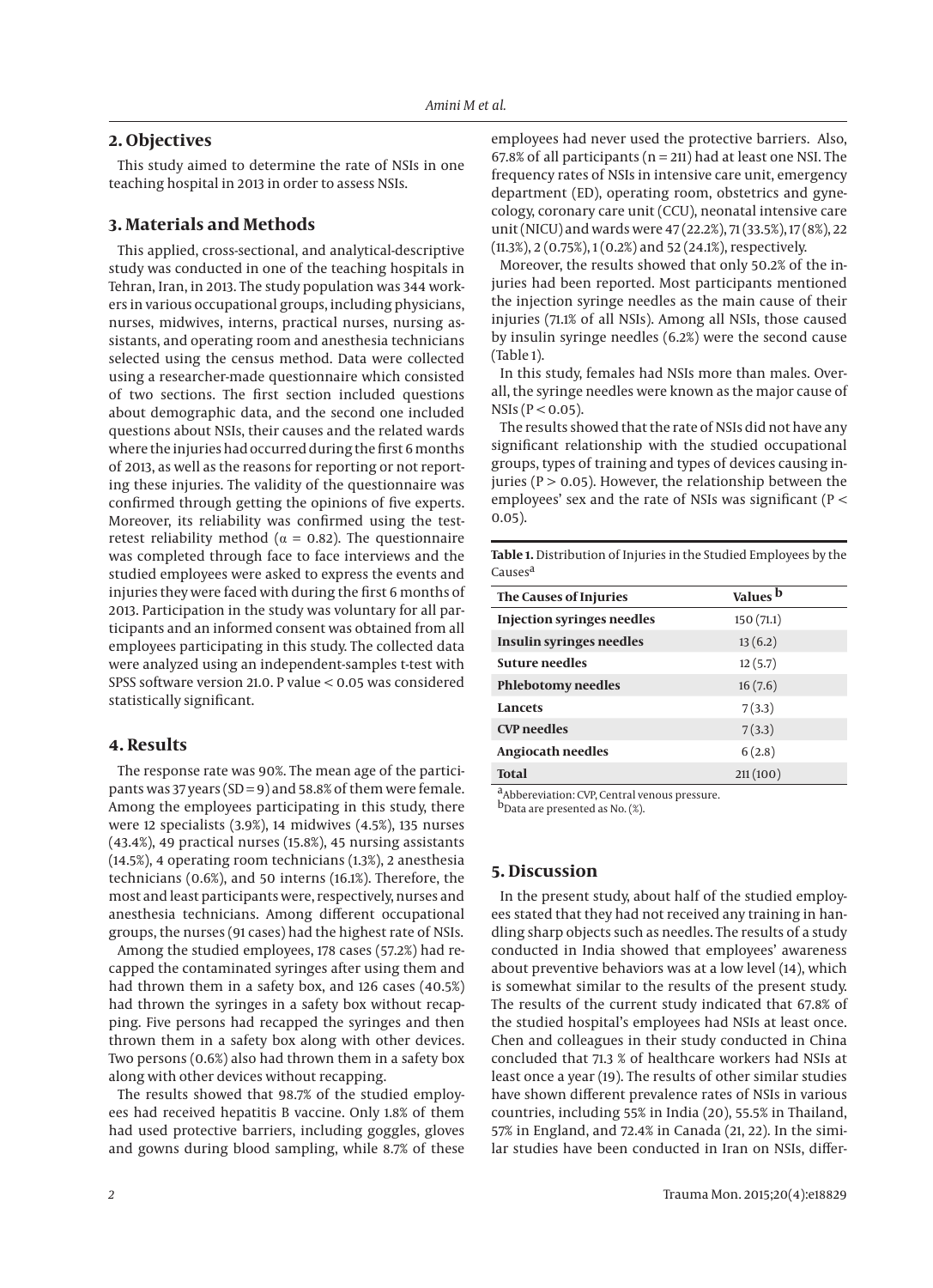ent rates have been reported (such as 38.8%, 53%, 52%, 39%, 55.2%, 52.9, and 41%) (12, 13, 15, 16, 23-25) which are different from and less than that in our study. Comparing the results of the present study with other studies, it seems that the prevalence rates of NSIs are high in all personnel as a whole. Also, in the present study, only 50.2% of injuries had been reported. In studies conducted in the Philippines and Malaysia, the rates of reported injuries were 57% and 2.49 %, respectively (26, 27). Overall, reporting rates of NSIs include a wide range from 2.26% to 97% (28). It seems that the reporting rate of injuries among healthcare employees in the present study was low which can be due to the lack of employees' awareness of the necessity for reporting or the lack of employees' knowledge of and familiarity with the procedure. The mentioned results show the need for improving the type and amount of training among employees which, in turn, can result in the decrease of injuries and related transmitted diseases. Most participants in the current study mentioned the injection syringe needles as the main cause of their NSIs (71.1%) and insulin syringe needles as the second (6.2%), which is consistent with the results of Smith and colleagues' study (29). In most studies, injection syringe needles have been common causes of NSIs, which can be due to their extensive use at the patients' bedside because it reduces the amount of attention during use. However, the results of the present study showed that most NSIs had occurred in the ED and inpatient wards whereas in some other studies, most of the injuries had occurred in the inpatient wards and during the intravenous sampling (13, 30). It seems that the employees of the ED are at greater risk because of the need for acting quickly. Therefore, hospital officials and heads should provide a special training program for the employees of ED to reduce their risk of injuries. It has been recommended to avoid recapping needles to reduce the rate of injuries (25). Furthermore, the routine audit of sharps management, employees training and increasing their awareness have great effects on reducing risk and injuries (31).

Also, the results of the current study showed that 98.7% of employees had received hepatitis B vaccine. The vaccination coverage rate for hepatitis B in Azadi and colleagues' study was 95.5% (16). However, the results of studies conducted in Pakistan, Saudi Arabia, India and Egypt showed that the vaccination coverage rates for hepatitis B in the healthcare staff were 45%, 84%, 82%, 66% and 82.45%, respectively (32-35). Therefore, the vaccination coverage in the present study, compared to other studies, was at a high level indicating that the hospital had paid great attention to the immunization of their healthcare personnel and the staff had been required to receive the hepatitis B vaccine. It should be noted that although the vaccination rate was at a high level in the studied hospital, vaccination alone cannot fully guarantee immunity against infectious diseases and it is required for employees to periodically check and control their antibody levels of dangerous pathogens (36). In comparison with

other studies, the rate of hepatitis B vaccination coverage among the studied healthcare employees in the present study was acceptable. It can be due to that vaccination and receiving vaccines was free for staff members and this could be an encouraging factor to receive vaccines. The current study had some limitations. This study was conducted only at one hospital; therefore, its findings cannot be attributed to all hospitals in Iran. Also, the required data were collected through asking questions from the studied employees and therefore, the findings can be influenced by recall bias because they may not be able to vividly recall their NSIs during the first 6 months of 2013. Overall, the results showed the necessity for paying great attention to training all employees of occupational groups. One of the most important ways to prevent and control occupational injuries is training employees, particularly the personnel of ED; because the ED employees perform more diagnosis - treatment procedures and deal with crowded and emergency situations more than other occupational groups. All of these factors increase the hazards and risk of injuries.

# **Acknowledgments**

The authors would like to thank the medical staff, especially nurses, for their kind cooperation with the researchers in collecting data.

# **References**

- 1. Ebrahimi H, Khosravi A. Needlestick Injuries among Nurses. *J Res Health Sci.* 2007;**7**(2):56–62. [PubMed: 23343925]
- 2. Joseph NM, Elan S, Vadivu S, Kanungo R. Needlestick injuries among healthcare workers of a tertiary care hospital in South India. *Infect Control Hosp Epidemiol.* 2014;**35**(1):103–5. doi: 10.1086/674402. [PubMed: 24334813]
- 3. Wilburn S. Health and Safety: Preventing Needlestick Injuries. *The American Journal of Nursing.* 1999;**99**(1):71. doi: 10.2307/3472041.
- Ramos-Gomez F, Ellison J, Greenspan D, Bird W, Lowe S, Gerberding JL. Accidental exposures to blood and body fluids among health care workers in dental teaching clinics: a prospective study. *J Am Dent Assoc.* 1997;**128**(9):1253–61. [PubMed: 9297947]
- 5. Clarke SP, Sloane DM, Aiken LH. Effects of hospital staffing and organizational climate on needlestick injuries to nurses. *Am J Public Health.* 2002;**92**(7):1115–9. [PubMed: 12084694]
- 6. Nsubuga FM, Jaakkola MS. Needle stick injuries among nurses in sub-Saharan Africa. *Trop Med Int Health.* 2005;**10**(8):773–81. doi: 10.1111/j.1365-3156.2005.01453.x. [PubMed: 16045464]
- 7. Azap A, Ergonul O, Memikoglu KO, Yesilkaya A, Altunsoy A, Bozkurt GY, et al. Occupational exposure to blood and body fluids among health care workers in Ankara, Turkey. *Am J Infect Control.* 2005;**33**(1):48–52. doi: 10.1016/j.ajic.2004.08.004. [PubMed: 15685135]
- 8. Bi P, Tully PJ, Pearce S, Hiller JE. Occupational blood and body fluid exposure in an Australian teaching hospital. *Epidemiol Infect.* 2006;**134**(3):465–71. doi: 10.1017/S0950268805005212. [PubMed: 16194290]
- Ismail NA, Aboul Ftouh AM, El-Shoubary WH, Mahaba H. Safe injection practice among health-care workers in Gharbiya Governorate, Egypt. *East Mediterr Health J.* 2007;**13**(4):893–906. [PubMed: 17955773]
- 10. Wicker S, Jung J, Allwinn R, Gottschalk R, Rabenau HF. Prevalence and prevention of needlestick injuries among health care workers in a German university hospital. *Int Arch Occup Environ Health.* 2008;**81**(3):347–54. doi: 10.1007/s00420-007-0219-7. [PubMed: 17619897]